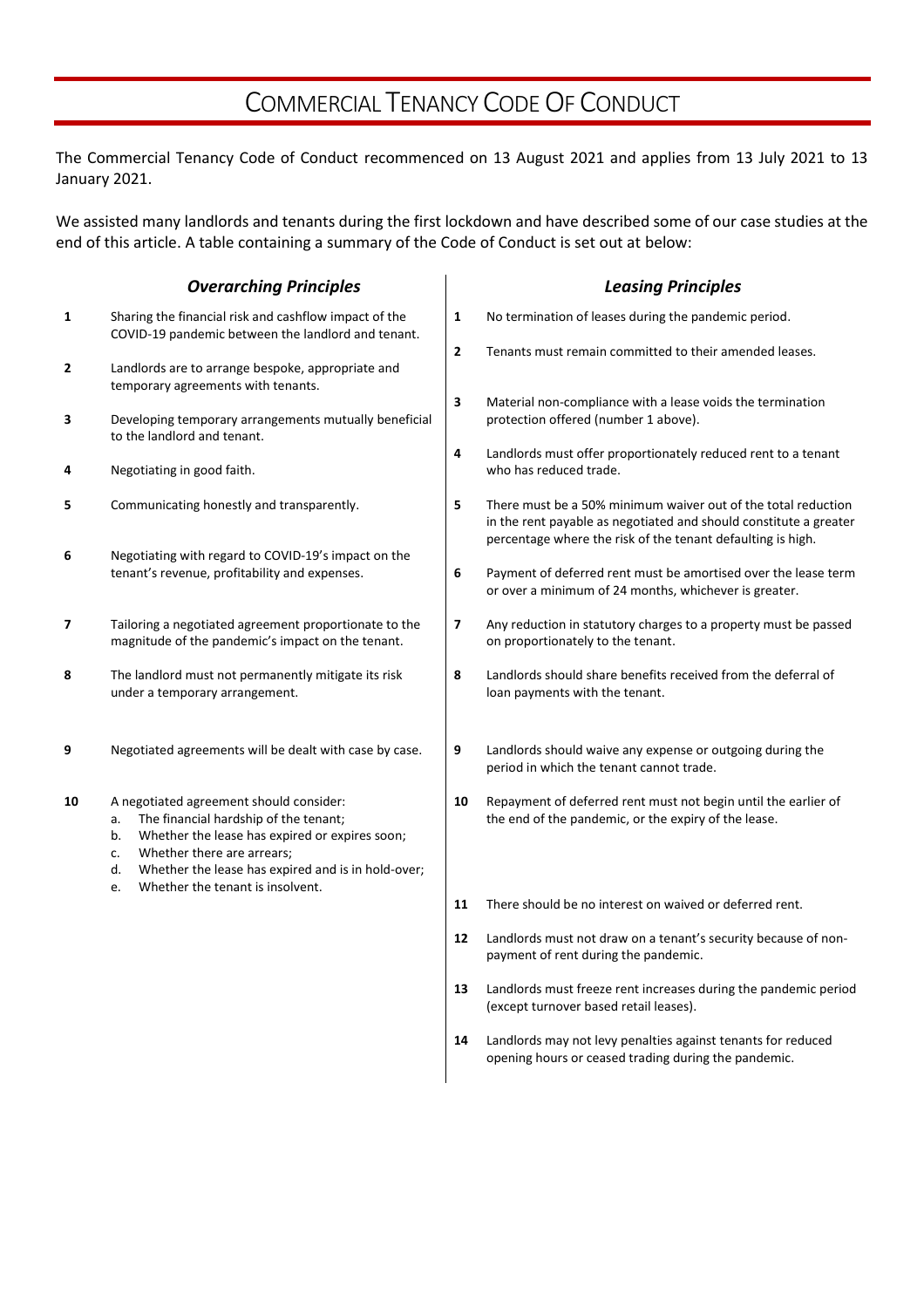# *Features of Code*

#### *Impacted Lessee*

Under the 2021 Leasing Regulations, an impacted lessee is an individual/entity which satisfies the following criteria:

- 1. Turnover during FY 2020-2021 was less than \$50,000,000.00; and
- 2. Qualifies for either:
	- a. 2021 COVID-19 Micro-business Grant; or
	- b. 2021 COVID-19 Business Grant; or
	- c. 2021 JobSaver Payment.

## *Obligation to Renegotiate*

Where an impacted lessee requests a renegotiation of the rent payable, or other terms of the lease, the landlord must renegotiate the rent and other terms of the lease in good faith, within 14 days of a request.

## *Rent Waivers and Deferrals*

Perhaps the most important principles laid out in the Code regulate rent. Under the Code, landlords must offer proportionately reduced rent to a tenant, taking into account reduction in trade, their degree of financial hardship, any arrears owed, and whether a tenant is insolvent.

Where rent is reduced, waivers and deferrals must account for not less than 50% of the reduced rent. Any rent that is deferred must be amortised and paid over 24 months, or until the expiry of the lease, whichever is earlier. The requirement to pass on reductions in outgoings has not been codified in any of the regulations.

#### *Protection*

Impacted lessees are protected from being sued for damages, having their lease terminated or being subject to enforcement action while rent negotiations are on foot. Importantly, if a tenant fails to provide evidence that it is an impacted lessee and cannot demonstrate adequate loss in turnover, the protection from prescribed action does not apply.

However, a landlord will still need to attempt mediation before it can take any enforcement action while the regulations are in force.

#### **CASE STUDY 1 – HAIR AND BEAUTY SALON**

We acted for a sole proprietor of a hair dressing business in the Bankstown area. Prior to the pandemic, our client had occupied the premises since 2010 and had always paid rent 2-3 months in advance. In March 2020, she highlighted that her business was not receiving bookings and she was concerned about paying rent. After the Code was released but prior to introduction of the first NSW regulation, the landlord refused to consider any form of rent relief or that our client's lease could not be terminated. A termination notice was served and the landlord foreshadowed a claim for damages in excess of \$100,000 for the remainder of the lease term on 30 April 2020. At mediation, we argued that the landlord had breached the Code by refusing to renegotiate the rent and for taking enforcement action under an impacted lease. Given those arguments, our client was able to get out of the lease by allowing the landlord to retain the bond in exchange for a surrender of the lease and release from all claims for damages under the lease.

#### **CASE STUDY 2 – INTERNATIONAL STUDENT COLLEGE**

Another dispute we were involved in, with liabilities exceeding \$600,000, concerned a business college for international students. The rent for the premises was \$120,000 + GST per annum. Our client entered this 5-year lease in October 2019. With virtually non-existent international arrivals, the very basis of our client's business did not exist.